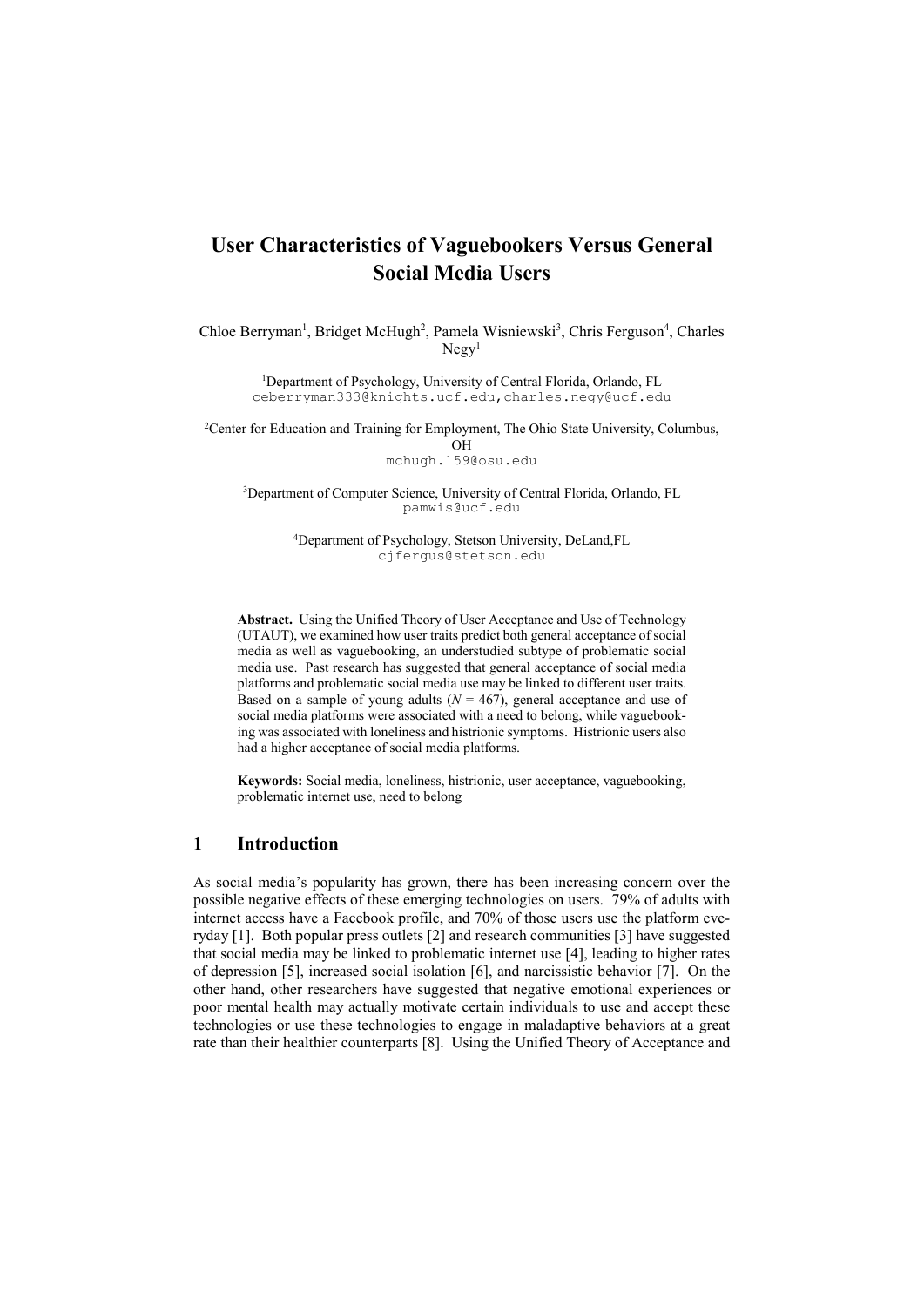Use of Technology (UTAUT), the present study examines how various healthy, unhealthy, and demographic user characteristics may contribute to user acceptance and use of social media. Since certain user characteristics, such as narcissism [7] and other personality traits [9], have already been examined as predictors of social media use, we focus our examination on user traits that have been less examined in the literature: histrionic personality disorder, loneliness, and the need to belong. To distinguish from general acceptance of social media, we also examine how these traits are related to vaguebooking, a type of problematic social media use that has been under-examined in the literature.

# **2 Related Literature**

One of the greatest concerns surrounding social media is its possible link to problematic internet use [10]. Problematic internet use is a broad term that can refer to any sort of pathological internet use, and often includes maladaptive or psychologically unhealthy behaviors, such as internet dependency [11] and internet addiction [12]. Some of these behaviors are equivalent to unhealthy or maladaptive offline behaviors, such as using the internet to engage in procrastination [13] and practicing poor impulse control [14]. Many of these behaviors may be motivated or exacerbated by mental health issues such as anxiety, depression [15] and social isolation [6]. Internet use is also especially problematic when users perceive themselves as having few connections that are not virtual or feel uncomfortable interacting with others offline [16]. It has also been suggested that problematic internet use may include attention-seeking behaviors and may be used by individuals who have mental illnesses that encourage attention-seeking [17].

# **3 Research Framework**

#### **3.1 Social Media and Problematic Internet Use**

Many popular press outlets suggest that problematic social media use in general can lead to negative mental health outcomes. However, the directional relationship between mental health and social media use remains unclear. Some research suggests that more time spent on social media may lead to depression and other negative emotions [18]. On the other hand, individuals who spend more time online may also use social media more because they have mental health issues [19], and that maladaptive online behaviors, not overall use is more related to mental health [20]. This research suggests that poor mental health may actually lead certain users to engage in problematic social media use as a means of coping with mental health issues in a maladaptive way. For example, individuals who are lonely may use online communication to reduce loneliness in a way that decreases more healthy in-person contact [6].Thus, while users may use social media to engage in unhealthy coping behaviors, social media use is not necessarily used to engage in maladaptive behaviors.

Social media use and acceptance may also be motivated by nonpathological needs, such as a desire to expand one's social network [21] or to strengthen bonds formed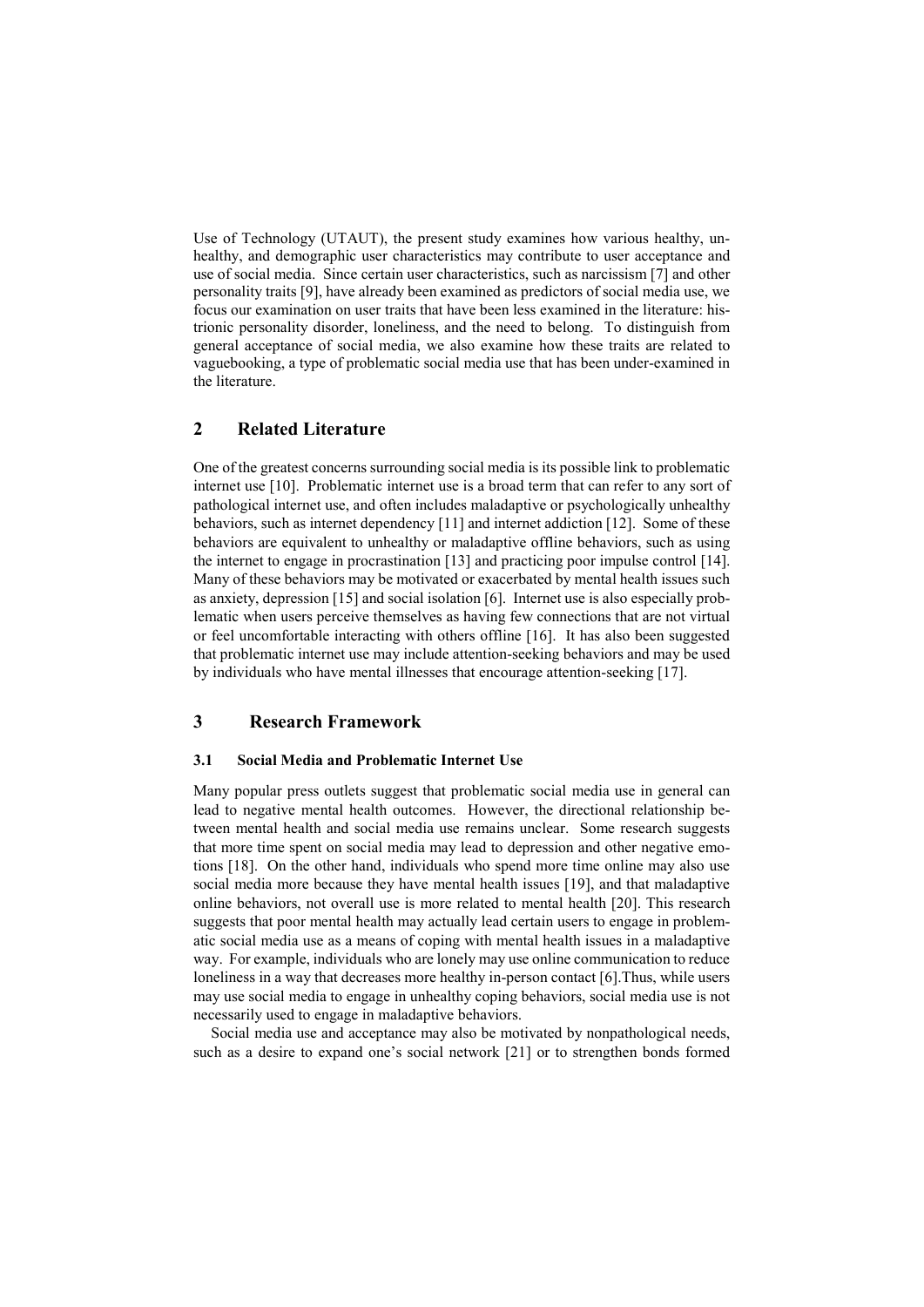offline [22]. Indeed, social media can be used to strengthen communications by opening up new forms of communication with family and friends [23] and help individuals from marginalized groups find support groups they cannot find in offline contexts [24]. Therefore, when examining predictors of problematic internet use, many researchers separate problematic internet use from more neutral or positive use and acceptance of online platforms [25], often focusing on specific categories of problematic internet use [16], such as online gambling [26], cyberloafing [27], and social media addiction [28]. In our case, the present study focuses specifically on vaguebooking, an understudied but prevalent type of problematic social media use [29]. However, we also examine a users' need to belong as a potential nonpathological need for using social media.

#### **3.2 Vaguebooking on Social Media**

Like offline communities, online communities such as social media websites also have their own norms that must be followed by users. These social media norms dictate what content or information is appropriate to share on social media platforms [30]. These norms are usually implicit [31] and are an extension of norms usually observed in offline contexts [32] . Some of these norms mirror offline norms, with some social media specific context. For example, users are expected to tailor information shared on social media to whichever users may see this information [33]. Social media norms also dictate whether information that is overly emotional or personal should be shared in private communication channels (e.g., messaging) versus public communication channels (e.g., Facebook timeline posts, public tweets) [34].

One type of potentially maladaptive online behavior, which violates social media norms is vaguebooking. Vaguebooking refers to posts on Facebook or other social media sites that are intentionally vague and ambiguous [35]. These ambiguous posts are seen as norm violations in part because they appear to be private messages that are shared with public audiences [33]. They are also considered norm violations because they may contain overly emotional or dramatic wording [34]. Users who engage in vaguebooking may do so in an effort to protect their privacy from people who may have access to their social media profile, but are not the intended target of the message [29]. However, research that examines specific motivating factors for these posts suggest that most users engage in vaguebooking as a means of eliciting emotional support or gaining attention from other users [35]. Users may vaguebook as a means of gaining comfort from other users without making a direct request for help [35]. These vaguebooking posts, while seemingly innocuous, can often be passive aggressive, as they allow the vaguebooking user to avoid speaking to someone who has caused them emotional distress directly [36]. Since they violate social media norms, they may also strain and damage relationships with people who view these messages [37], as well as create stress for receivers who are confused or frustrated by the ambiguity of these posts [38]. For these reasons, vaguebooking is generally seen as an unhealthy or maladaptive behavior [39] that is associated with attention seeking [39]. Though vaguebooking has already been studied in past research [33-35], there is no research to date on the antecedents of vaguebooking. In the following sections, we describe our research framework for examining vaguebooking behaviors and social media use.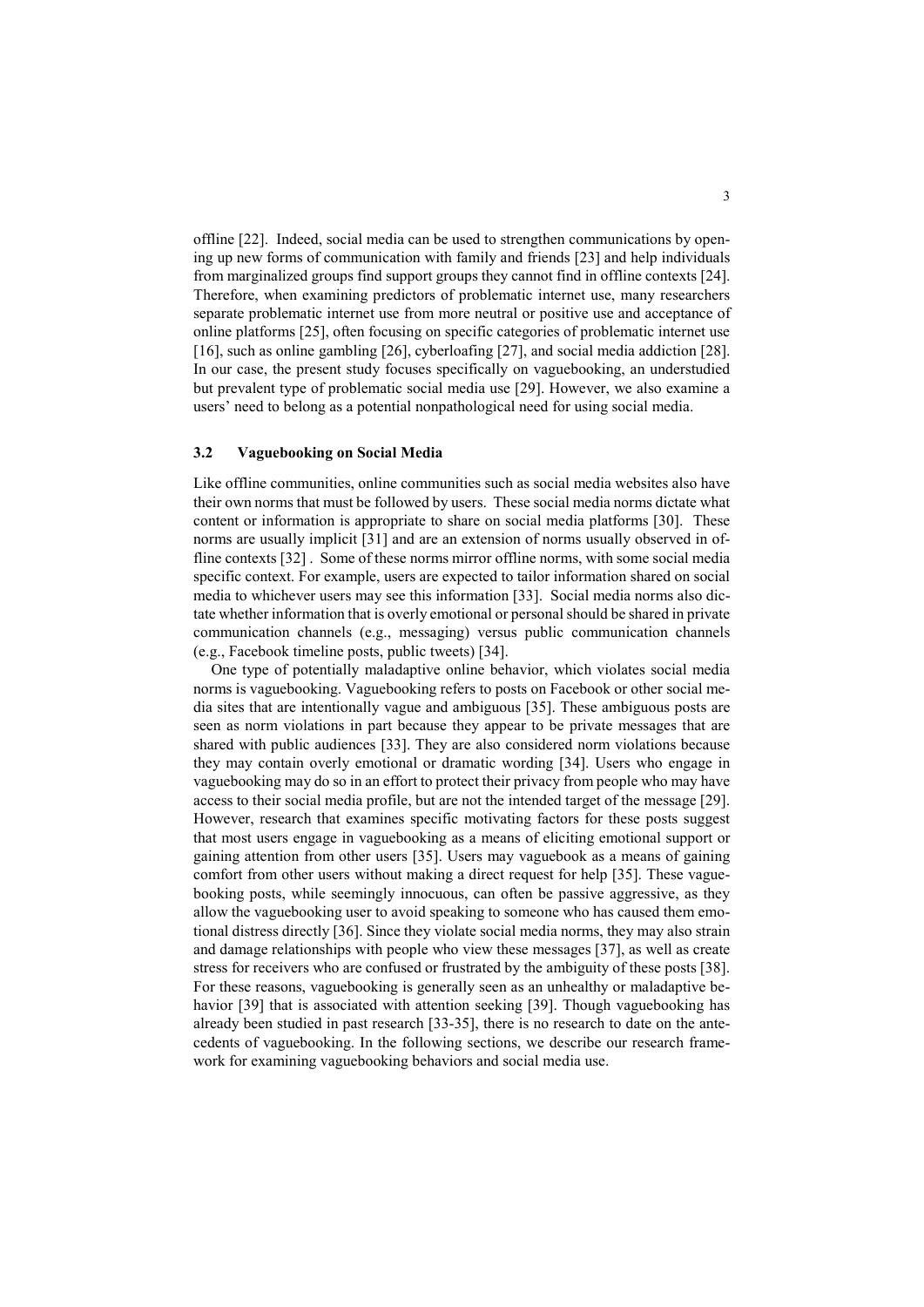#### **3.3 Histrionic Personality Symptoms**

Histrionic personality disorder is a clinical disorder recognized by the Diagnostic and Statistical Manual of Mental Disorders [40]. This disorder is characterized by a need to be the center of attention. Individuals with histrionic personality disorder often fulfill this need for attention through overdramatic expressions of emotion [41]. Histrionic individuals may feel frustrated when people do not notice them [42]. Histrionic individuals also have trouble gauging how intimate relationships are, and may seek out emotional support from people they are not close to [43]. Though histrionic personality disorder is relatively prevalent, with 2-3% of the population experiencing clinically diagnosable symptoms [44], it is underresearched in comparison to similar personality disorders [42].

As vaguebooking is usually an attention-seeking and overdramatic behavior [39] and often used to indirectly bid for emotional support or interaction from other users [29], users who engage in vaguebooking may have traits that are associated with these behaviors. Since vaguebooking is characterized by emotional and melodramatic bids for attention [40], individuals who exhibit histrionic personality symptoms may be more likely to vaguebook. However, while narcissistic personality symptoms and problematic social media use have been thoroughly examined in the literature [7], histrionic personality symptoms has not been examined in relation to problematic internet use. Therefore, the current study examines the relationship between vaguebooking and histrionic personality symptoms.

**H1:** *Users who exhibit histrionic personality symptoms will be more likely to vaguebook.*

# **4 Loneliness**

Like histrionic personality symptoms, loneliness also may prompt individuals to seek out emotional support [45]. Loneliness may arise from a perceived lack of social support or a perceived discrepancy between one's desired and actual social support [46]. Loneliness can be acute (e.g., feeling lonely during a solitary holiday) or chronic (e.g., feeling lonely for several months) [47]. While loneliness is a negative experience [48], it is not considered pathological. Instead, loneliness is considered a negative emotional experience that occurs when someone has an unmet need for social connections [49].

Social media acceptance and use may be motivated by a desire to connect with others [50]. It is possible that individuals may be more likely to engage with and use social media in part because it allows them to create new connection with other users or maintain relationship with offline friends and family [51]. Lonely individuals may be particularly drawn to online communication forms where they feel they can gain the connections they lack [52]. Previous content analyses of vaguebooking posts suggest that this behavior is based on a need for emotional support or social interaction [35]. Problematic internet use that is meant to elicit emotional and social support is common [53] and is often motivated by users' loneliness [54]. Therefore, it is also probable that loneliness is also related to vaguebooking behaviors.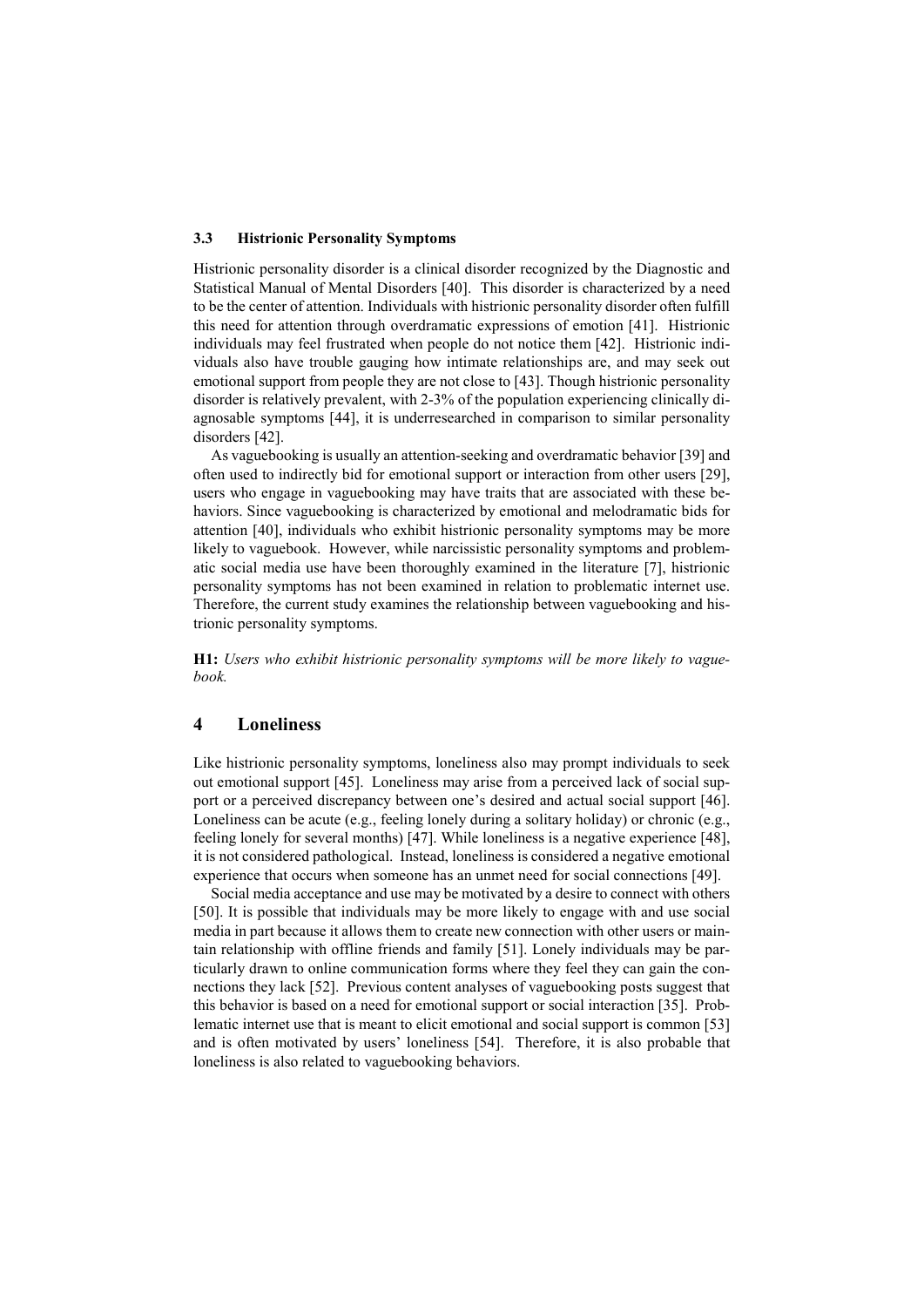**H2:** *Loneliness will be directly related to vaguebooking behaviors.*

### **4.1 Need to Belong**

Another trait that is related to a desire to connect to other is the need to belong (NTB). NTB is defined by the need to form attachments and feel a sense of intimacy with others [55]. Individuals who have a greater sense of belonging tend to have a higher sense of self-competence and worth [56]. Individuals who have a greater need to belong tend to seek out and strengthen interpersonal attachments [57]. For this reason, individuals who have a greater need to belong are more likely to engage in activities that allow them to forge new friendships. They are also able to maintain stronger friendships [58], in part because they are better able to follow group norms [57].

Though NTB has not been studied in the context of problematic social media use, it is generally related to more positive social behaviors offline [59]. Moreover, previous research suggests that NTB does motivate online behaviors that are related more to nonproblematic internet use meant to strengthen, maintain, or form new social bonds [60]. Moreover, individuals with a greater NTB tend to observe social cues and norms at a higher rate in online contexts [61]. As vaguebooking is considered a violation of social media norms [29], individuals with a greater need to belong may engage in vaguebooking less.

**H3:** *Users with a greater NTB will be a) more likely to use and accept social media and b) be less likely to engage in vaguebooking.*

### **4.2 Demographics and User Acceptance**

Demographic variables are one of the more widely studied predictors of user acceptance. The unified theory of acceptance and use of technology (UTAUT) [62] suggests that demographics are one of the key predictors of adoptions of new technology. Gender in particular determines which types of technology users tend to accept. Males may use the internet more heavily for entertainment purposes, such as gaming [63]. Females tend to use the internet for communication or social reasons [64], and are therefore more likely to integrate social media into their lives [65].

**H4**: Females will have a higher rate of social media use and acceptance when compared to males.

Another demographic variable included in the UTAUT is age. Age has been shown to be a strong predictor of technology acceptance and adoption [66]. Past national surveys indicate that younger people tend to be heavy users of social media sites [1], in part because younger individuals have spent a larger portion of their lives with the internet [67].

**H5:** *Younger user will accept and use social media at a higher rate.*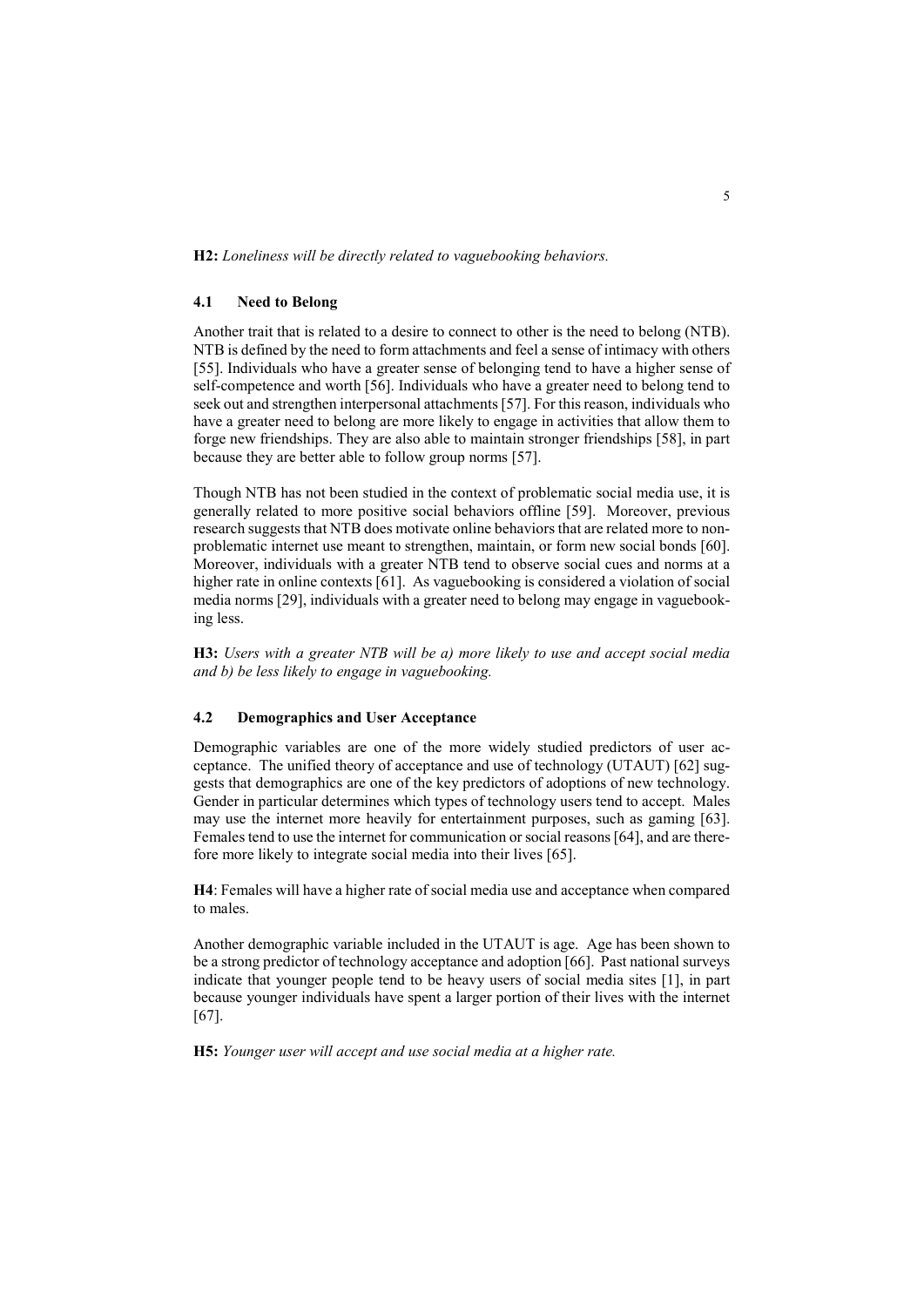### **5 Materials and Methods**

Analyses were based on archival data from a previous study that examined different research questions [68]. Undergraduate students from a university in the America southeast were invited to complete an online survey for extra credit. 471 undergraduate students elected to take part in the study. Of these participants, 467 completed enough of the survey to be included in the analyses. The majority of the remaining participants identified as female (71.7%), were young adults ( $M = 19.66$ ,  $SD = 3.92$ ), and identified as White or Caucasian (60.2%; 16.5% Hispanic or Latinx; 10.1% African American or Black; 6.6% Asian American; 6.2% Other).

### **5.1 Measures**

**Social Media Acceptance and Use.** Since the present study examines social media acceptance and use, we utilized a measure that captured the extent to which users integrate and embed social media into their daily lives. The Social Media Use Integration Scale (SMUIS) [69] is a ten item scale that measures emotional investment in social media as well as preference for social media over other communication technologies. Example items include, "Using social media is part of my everyday routine" and "Social media plays an important role in my social relationships." Respondents rate their level of agreement for each statement on a scale of 1 (strongly disagree) to 6 (strongly agree) point scale. Scores on the SMUIS were relatively high for this sample (*M* = 3.05,  $SD = 0.80$ ) and had acceptable reliability (Cronbach  $\alpha = .90$ ).

**Vaguebooking.** Vaguebooking was measured using three items included in the survey: "I post vague updates that allude to something else on my social networking account," "I post social networking updates that prompt friends to ask me what is going on," and "I speak my mind on my social networking account without talking about what I am referencing directly." These items were based on formal and informal definitions found in past literature on vaguebooking [29, 35]. All items were answered using a 1 (never) to 4 (frequently) point frequency scale. The scale had acceptable reliability in this sample (Cronbach  $\alpha$  = .79) and a low mean (M = 1.83, SD = 0.75).

**Loneliness.** Participants completed the UCLA Loneliness Scale Version 3.0 (UCLALon-3) [70] to measure loneliness. Participants completed the scale by rating the extent to which they agreed with twenty statements on a scale of 1 (never true) to 4 (always true) point scale. The mean for this sample was relatively low  $(M = 2.18, SD)$ = 0.51) and had acceptable reliability (Cronbach  $\alpha$  = .93).

**Histrionic Personality Symptoms.** Histrionic personality symptoms were measured using an eleven item self-report scale of histrionic personality disorder (the Brief Histrionic Personality Scale or BHPS).[42] Participants rated the extent to which they agreed with each statement on a scale of 1 (never true) to 4 (always true) point scale. Example items include, "I like to be the center of attention" and "I get frustrated when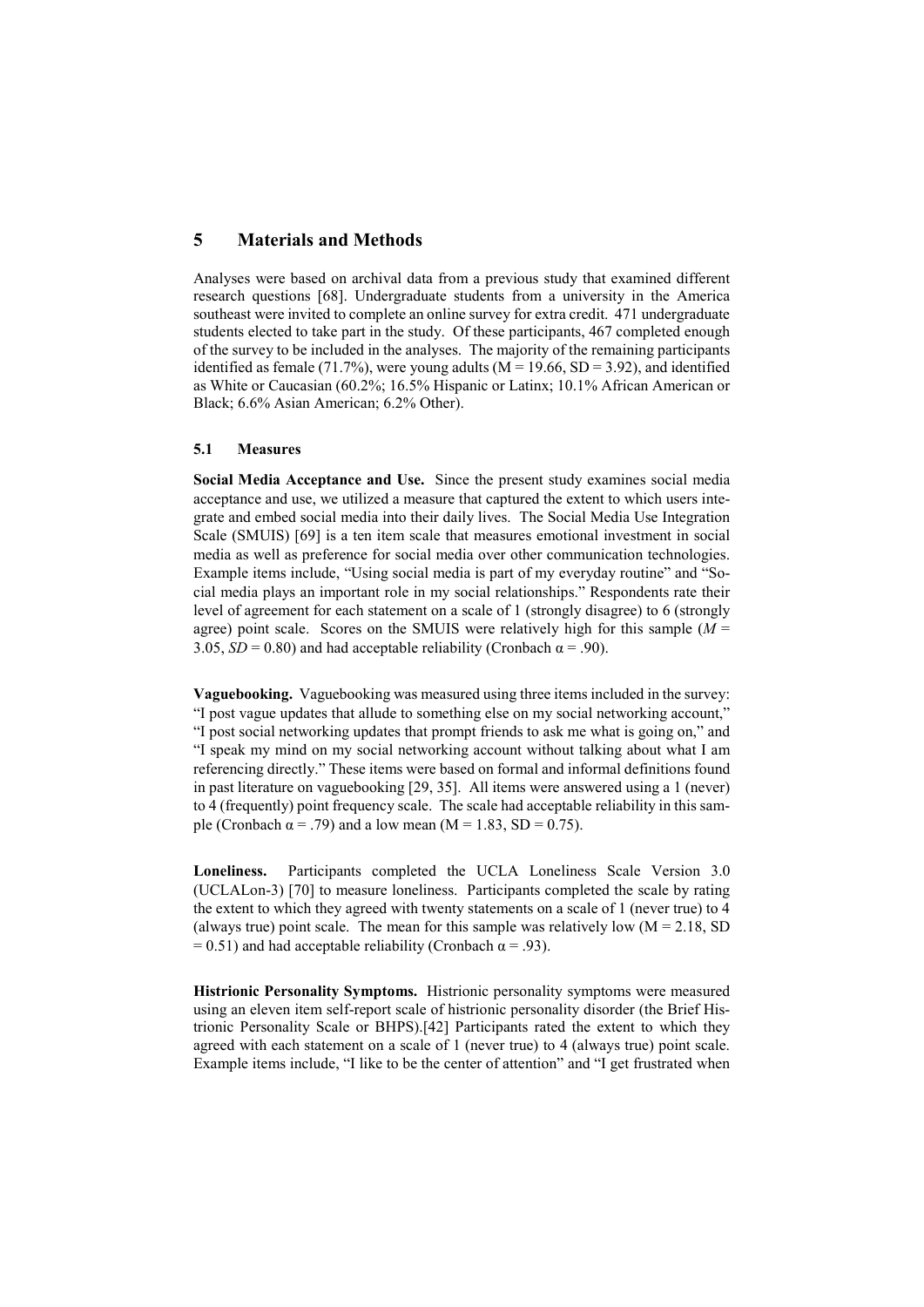people don't notice me." The mean score on the BHPS was  $2.14$  (SD = 0.49). The scale demonstrated acceptable reliability in this sample (Cronbach  $\alpha = .81$ ).

**Need to Belong.** The Need to Belong scale or NTB [71] was used to assess participants' need to belong.Respondents fill out the NTB by indicating the extent to which they agree with ten statements on a 1 (strongly disagree) to 5 (strongly agree) point scale. The mean for the sample was 3.36 (*SD =* 0.70). The scale had acceptable reliability for this sample (Cronbach  $\alpha$  = .80).

**Other Variables.** Two non-hypothesized variables were also included in our analyses. The first was social media use frequency, measured as the average number of hours a day spent using social media to communicate with others online. This was meant to distinguish social media use frequency (i.e., how often an individual is on a social media site) and overall acceptance and use of social media (i.e., the extent to which social media use is accepted as an integral part of the user's life). This variable was also included to account for the fact that participants who use social media for a longer period of time may be more likely to engage in vaguebooking because they spend more actual time on social media sites. We also included a socially desirable responding scale in the survey. Since vaguebooking is considered a negative behavior [35], it is possible that respondents who engage in socially desirable responding may be less likely to report engaging in vaguebooking. Using the Marlowe-Crowne Social Desirability Scale-Short Form [72], we assessed the extent to which participants respond to items in a way that portrayed them in a favorable light. All questions were answered in a true-false format. The mean of the sample was  $0.51$  (SD = 0.22) with acceptable internal reliability (Cronbach's  $\alpha$  = .69).

### **6 Results**

To examine the hypothesized relationships between variables, a path analysis was performed using SmartPLS, as shown in Figure 1.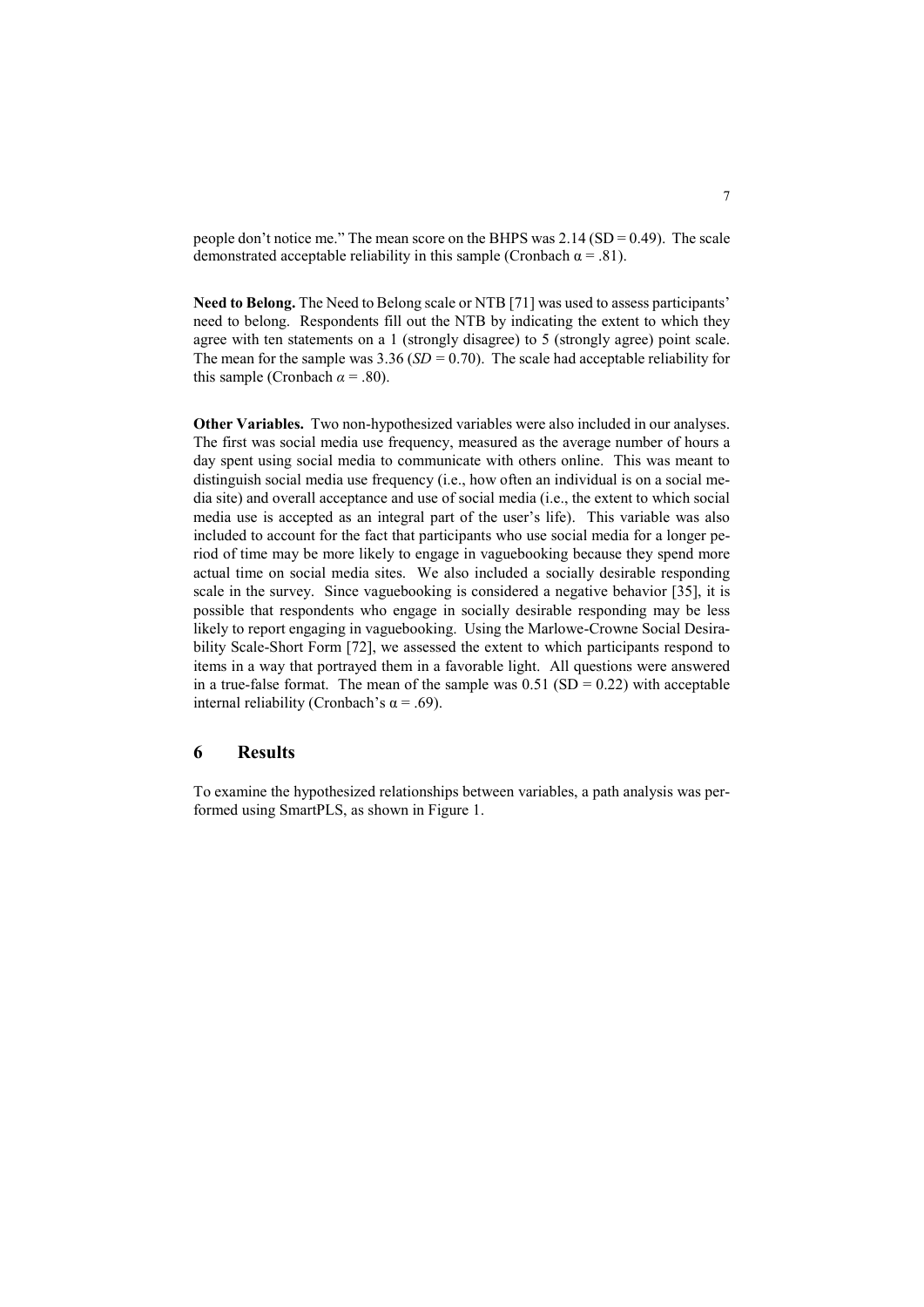

Control Variables: Gender, Age, Frequency of Use, and Social Desirability Response

Fig. 1. Path analysis of user characteristics, vaguebooking, and social media acceptance. SM = social media. SD = socially desirable.  $* p < 0.05$ .  $** p < 0.01$ .  $* p < 0.001$ .

#### **6.1 Vaguebooking**

As hypothesized, both loneliness ( $\beta$  = 0.151, p < .05) and histrionic symptoms ( $\beta$  = 0.171,  $p < .001$ ) predicted vaguebooking, while NTB ( $\beta$  = -0.082,  $p > .05$ ) did not [73]. For demographic variables, females tended to vaguebook more ( $\beta = 0.099$ ,  $p < .05$ ), while age was unrelated to vaguebooking (β = -0.042, p > .05). For control variables, socially desirable responders were not less likely to report vaguebooking ( $\beta$  = -0.086,  $p > .05$ ), but people who spent more time online ( $\beta = 0.083$ ,  $p < .05$ ) and had a greater use and acceptance of social media ( $\beta = 0.313$ ,  $p < .001$ ) did report more vaguebooking.

#### **6.2 Social Media Acceptance and Use**

Consistent with H3, NTB ( $\beta$  = 0.159, p < .001) was related to social media acceptance and use. However, an unhypothesized relationship between histrionic symptoms ( $\beta$  =  $0.151$ ,  $p < .001$ ) was also significant. In addition, it appears that people who accept social media are more likely to vaguebook ( $\beta$  = 0.313, p < .001), though this may merely be a reflection of the fact that people who have a higher acceptance of social media also spend more time on social media ( $\beta = 0.288$ , p < .05). Unlike vaguebooking, no demographics variables were related to social media acceptance and use. Socially desirable responders were also less likely to report social media acceptance ( $\beta$  = -0.166, p < .001), suggesting there may be a self-presentation bias to answers on this scale.

## **7 Discussion**

Overall, most of our hypotheses were supported. NTB, a healthy motivation, was related to general social media acceptance, but unrelated to a type of problematic social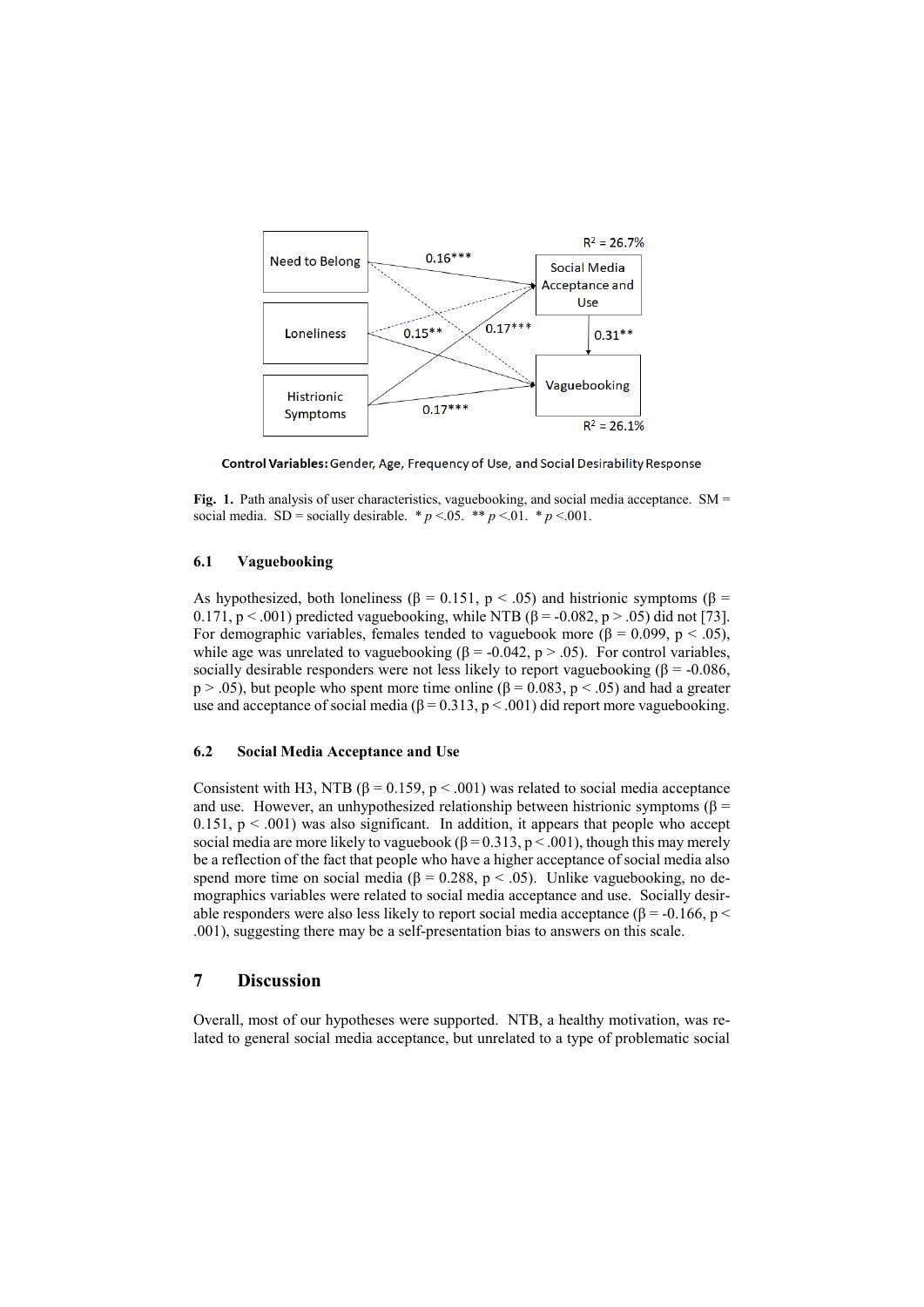media use (i.e., vaguebooking). In addition, two indicators of negative emotional experiences (i.e., histrionic personality disorder and loneliness) were related to problematic social media use. This suggests that vaguebooking can be influenced by non-pathological user traits, such as loneliness, as well as pathological traits, such as histrionic personality symptoms. This is consistent with past research that suggests that problematic internet use is related to negative emotions and emotional experiences, while positive internet use is related to more emotionally healthy motivators [74]. The relationship to loneliness may also indicate that vaguebooking may be an attempt to connect to others or gain social support, as many vaguebooking posts are an attempt to seek support from others [35].

However, in contrast to our hypothesis, histrionic symptoms were positively related to social media acceptance and use. This suggests that, though many users may be motivated to accept social media in order to fulfill healthy emotional needs such as forming stronger relationships and creating a sense of belonging, other users may also be drawn to social media because it helps them fulfill unhealthy needs. For example, social media can be used as a form of communication. However, social media can also be used feed an unhealthy need to be noticed and validated by other people [19]. Moreover, social media may also be used as a method to flirt with others, or to seek out romantic partners [75], in part because users have more control over the online image they present to potential partners [76]. These behaviors are typical of people with histrionic personality disorder. Therefore, our results may indicate that individuals with histrionic symptoms may accept and use social media in order to gain attention or to engage in flirting. Future research could examine these relationships more explicitly.

Our results for demographic variables were also not expected. Women were more likely to engage in vaguebooking, though gender was unrelated to social media acceptance and use. This may be a reflection of gender roles in our American sample. Vaguebooking posts are often a bid for emotional support from other users [35]. Traditional American gender roles discourage men from expressing emotional vulnerability [77] and seeking out emotional support [78]. Female vaguebooking may then be another form of this behavior, a possibility that could be explored by studying gender roles in relation to vaguebooking in future research. The relationship between age and social media use and acceptance was also inconsistent with past research [65]. However, this may be due to restriction of range, as the majority of our sample were young adults. It may also be due to self-selection bias; people who use social media more were probably more likely to elect to participate in a study about social media.

Socially desirable responders tended to report lower levels of social media acceptance and use. This may indicate that there is a stigma towards social media [2]. Also contrary to research, socially desirable responders were not less likely to selfreport vaguebooking. This suggest that, though vaguebooking is considered a negative behavior that violates social norms [35], it is not considered socially unacceptable among the young adults who participated in the study.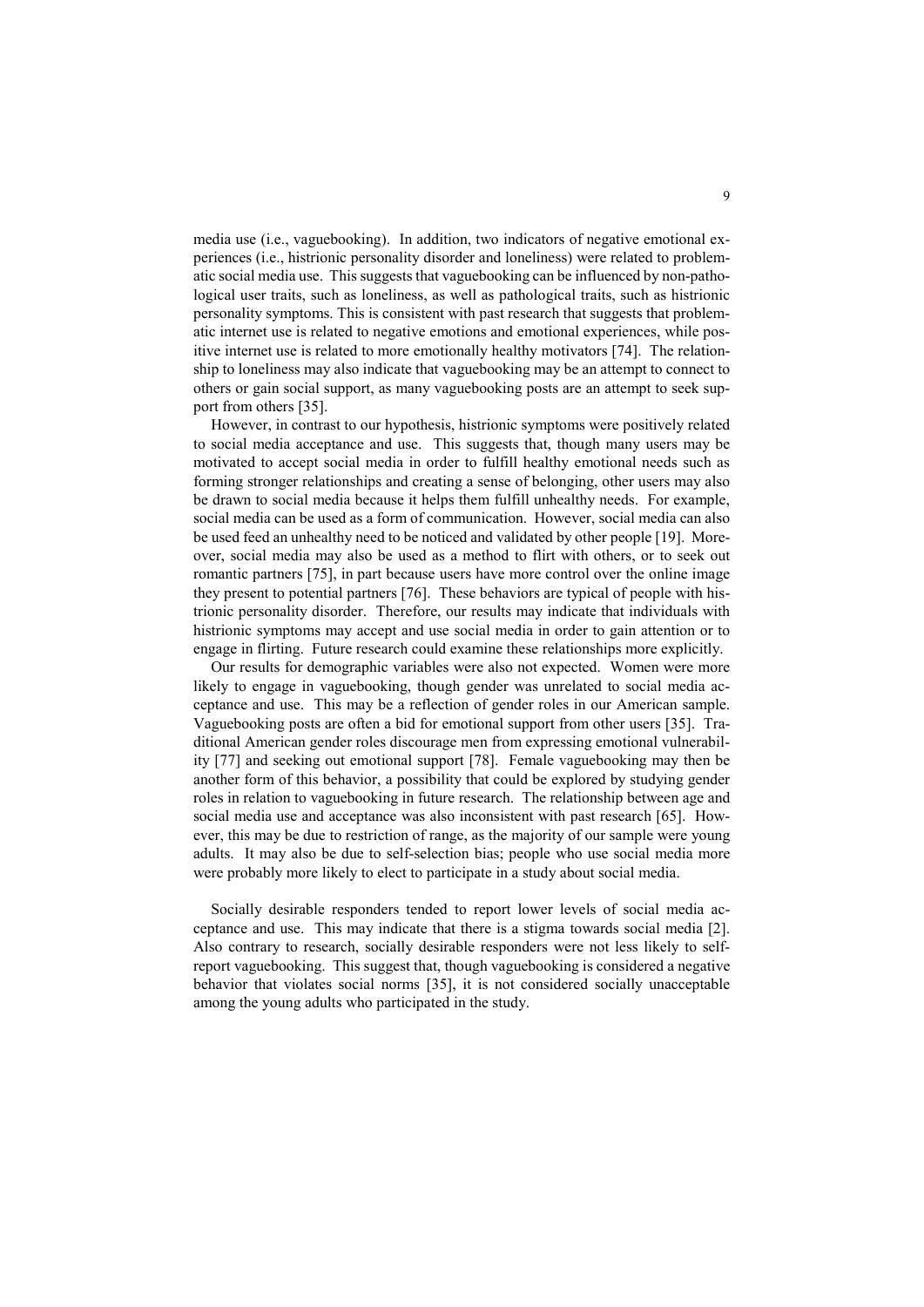### **7.1 Conclusion**

Users who have a higher acceptance of social media tend to vaguebook more. However, it appears that there are several differences between a user who vaguebooks versus a user who has a higher acceptance of social media use. Typical social media acceptance and use may be motivated by a need to belong, whereas vaguebooking is linked to negative emotional experiences such as loneliness and histrionic symptoms.

### **References**

1. Lenhart, A., Purcell, K., Smith, A., Zickuhr, K.: Social Media & Mobile Internet Use Among Teens and Young Adults. Millennials, http://files.eric.ed.gov/fulltext/ED525056.pdf.

2. Stephens-Davidowitz, S.: Don't let facebook make you miserable, https://www.nytimes.com/2017/05/06/opinion/sunday/dont-let-facebook-make-you-miserable.html, (2017).

3. Barry, C.T., Sidoti, C.L., Briggs, S.M., Reiter, S.R., Lindsey, R.A.: Adolescent social media use and mental health from adolescent and parent perspectives. J. Adolesc. 61, 1–11 (2017).

4. Kittinger, R., Correia, C.J., Irons, J.G.: Relationship between Facebook use and problematic internet use among college students. Cyberpsychology Behav. Soc. Netw. 15, 324–327 (2012).

5. Çerkez, Y., Kara, D.: Investigating the relationship between university students' use of social media, loneliness and depression. Eur. J. Educ. Stud. (2017).

6. Lee, E.-J., Cho, E.: When using facebook to avoid isolation reduces perceived social support. Cyberpsychology Behav. Soc. Netw. 21, 32–39 (2017).

7. Andreassen, C.S., Pallesen, S., Griffiths, M.D.: The relationship between addictive use of social media, narcissism, and self-esteem: Findings from a large national survey. Addict. Behav. 64, 287-293 (2017).

8. Caplan, S.E.: Relations among loneliness, social anxiety, and problematic internet use. Cyberpsychol. Behav. 10, 234–242 (2007).

9. Correa, T., Hinsley, A.W., De Zuniga, H.G.: Who interacts on the Web?: The intersection of users' personality and social media use. Comput. Hum. Behav. 26, 247–253 (2010).

10. DeJong, S.M.: Problematic internet use: A case of social media addiction. Adolesc. Psychiatry. 4, 112–115 (2014).

11. Odacı, H., Çelik, Ç.B.: Group counselling on college students' internet dependency and life satisfaction. J. Psychol. Couns. Sch. 27, 239–250 (2017).

12. LaRose, R., Lin, C.A., Eastin, M.S.: Unregulated internet usage: addiction, habit, or deficient self-regulation? Media Psychol. 5, 225–253 (2003).

13. Thatcher, A., Wretschko, G., Fridjhon, P.: Online flow experiences, problematic Internet use and Internet procrastination. Comput. Hum. Behav. 24, 2236–2254 (2008).

14. Mazhari, S.: Association between problematic internet use and impulse control disorders among iranian university students. Cyberpsychology Behav. Soc. Netw. 15, 270–273 (2012).

15. Dalbudak, E., Evren, C., Aldemir, S., Coskun, K.S., Ugurlu, H., Yildirim, F.G.: Relationship of internet addiction severity with depression, anxiety, and alexithymia, temperament and character in university students. Cyberpsychology Behav. Soc. Netw. 16, 272–278 (2013).

16. Davis, R.A., Flett, G.L., Besser, A.: Validation of a new scale for measuring problematic internet use: implications for pre-employment screening. Cyberpsychol. Behav. 5, 331–345 (2002).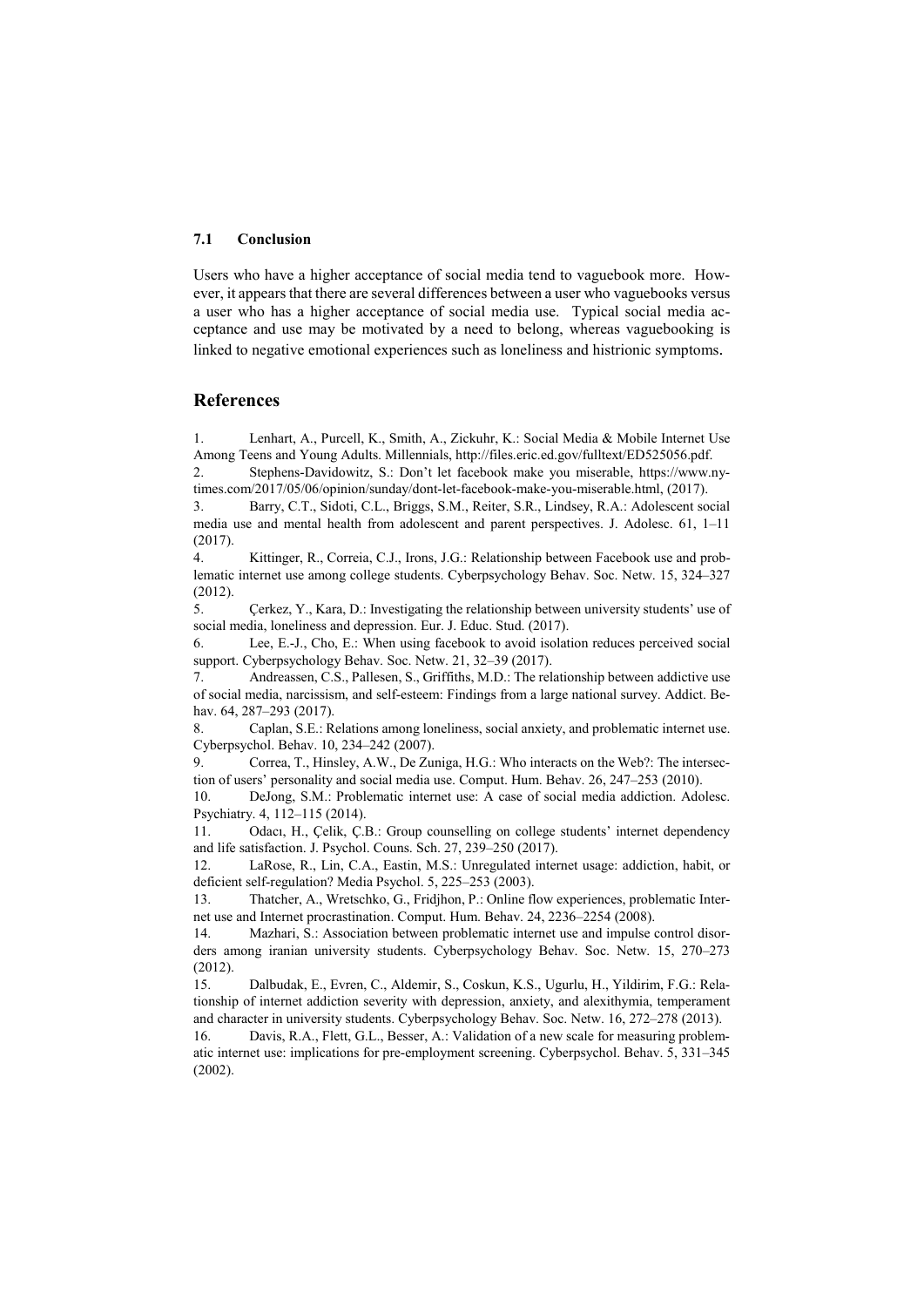17. Wu, J.Y.-W., Ko, H.-C., Lane, H.-Y.: Personality disorders in female and male college students with internet addiction. J. Nerv. Ment. Dis. 204, 221 (2016).

18. Shensa, A., Escobar-Viera, C.G., Sidani, J.E., Bowman, N.D., Marshal, M.P., Primack, B.A.: Problematic social media use and depressive symptoms among U.S. young adults: A nationally-representative study. Soc. Sci. Med. 182, 150–157 (2017).

19. Davenport, S.W., Bergman, S.M., Bergman, J.Z., Fearrington, M.E.: Twitter versus Facebook: Exploring the role of narcissism in the motives and usage of different social media platforms. Comput. Hum. Behav. 32, 212–220 (2014).

20. Harman, J.P., Hansen, C.E., Cochran, M.E., Lindsey, C.R.: Liar, liar: Internet faking but not frequency of use affects social skills, self-esteem, social anxiety, and aggression. Cyberpsychol. Behav. 8, 1–6 (2005).

21. Kraut, R., Patterson, M., Lundmark, V., Kiesler, S., Mukophadhyay, T., Scherlis, W.: Internet paradox: A social technology that reduces social involvement and psychological wellbeing? Am. Psychol. 53, 1017–1031 (1998).

22. Moore, K., McElroy, J.C.: The influence of personality on Facebook usage, wall postings, and regret. Comput. Hum. Behav. 28, 267–274 (2012).

23. Valkenburg, P.M., Peter, J.: Online communication among adolescents: An integrated model of its attraction, opportunities, and risks. J. Adolesc. Health. 48, 121–127 (2011).

24. Ybarra, M.L., Mitchell, K.J., Palmer, N.A., Reisner, S.L.: Online social support as a buffer against online and offline peer and sexual victimization among US LGBT and non-LGBT youth. Child Abuse Negl. 39, 123–136 (2015).

25. Cooper, S.: Internet, social media, and television use: What effect does problematic use of technology have on one's psychological well-being, appreciation, and life satisfaction?, https://login.ezproxy.net.ucf.edu/login?auth=shibb&url=http://search.ebsco-

host.com/login.aspx?direct=true&db=psyh&AN=2017-10860-186&site=ehost-

live&scope=site, (2017).

26. Floros, G.D., Siomos, K., Fisoun, V., Geroukalis, D.: Adolescent online gambling: The impact of parental practices and correlates with online activities. J. Gambl. Stud. 29, 131–150 (2013).

27. Lim, V.K.G., Chen, D.J.Q.: Cyberloafing at the workplace: gain or drain on work? Behav. Inf. Technol. 31, 343–353 (2012).

28. Andreassen, C.S.: Online social network site addiction: A comprehensive review. Curr. Addict. Rep. 2, 175–184 (2015).

29. Child, J.T., Starcher, S.C.: Fuzzy Facebook privacy boundaries: Exploring mediated lurking, vague-booking, and Facebook privacy management. Comput. Hum. Behav. 54, 483–490 (2016).

30. Zhao, X., Lampe, C., Ellison, N.B.: The social media ecology: User perceptions, strategies and challenges. Presented at the (2016).

31. Hooper, V., Kalidas, T.: Acceptable and unacceptable behaviour on social networking sites: A study of the behavioural norms of youth on Facebook. Electron. J. Inf. Syst. Eval. 15, 259 (2012).

32. McLaughlin, C., Vitak, J.: Norm evolution and violation on Facebook. New Media Soc. 14, 299–315 (2012).

33. Cotter, C., Wanzer, M.: Facebook norms and expectancy violations. Presented at the National Communication Association Conference, San Diego, CA, November (2008).

34. Choi, M., Toma, C.L.: Social sharing through interpersonal media: Patterns and effects on emotional well-being. Comput. Hum. Behav. 36, 530–541 (2014).

35. Buehler, E.M.: "You shouldn't use facebook for that": Navigating norm violations while seeking emotional support on facebook. Soc. Media Soc. 3, 2056305117733225 (2017).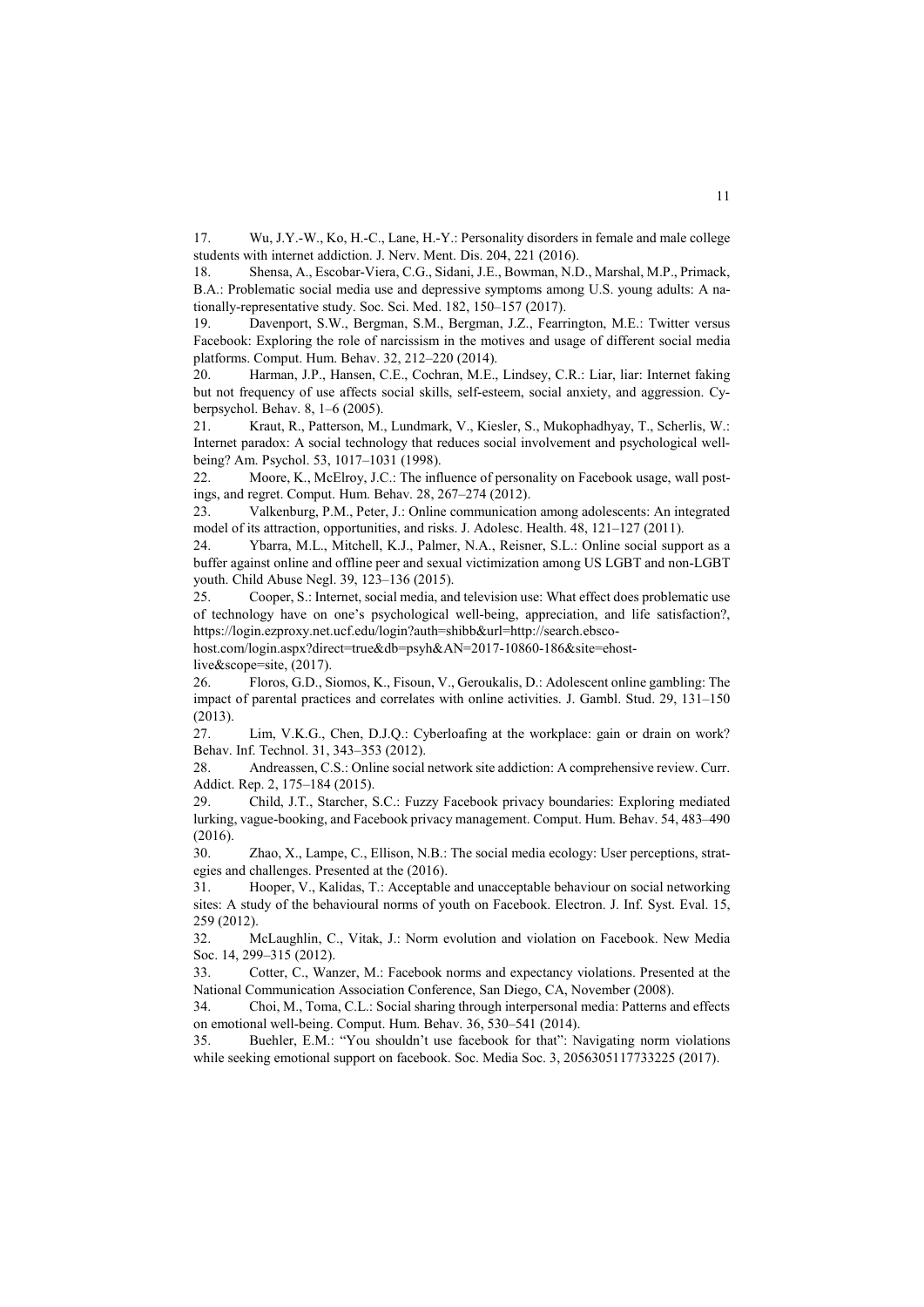36. Edwards, A., Harris, C.J.: To tweet or 'subtweet'?: Impacts of social networking post directness and valence on interpersonal impressions. Comput. Hum. Behav. 63, 304–310 (2016). 37. Miller, K., Joseph, L., Apker, J.: Strategic ambiguity in the role development process.

J. Appl. Commun. Res. 28, 193–214 (2000).

38. McManus, T.G., Nussbaum, J.: Ambiguous divorce-related communication, relational closeness, relational satisfaction, and communication satisfaction. West. J. Commun. 75, 500– 522 (2011).

39. Carpenter, C.J., Tong, S.T.: Relational distancing and termination between online friends: an application of the investment model. In: Proceedings of the 2017 CHI Conference on Human Factors in Computing Systems. pp. 6925–6935. ACM, New York, NY, USA (2017).

40. American Psychiatric Assoc: Diagnostic and Statistical Manual of Mental Disorders - DSM-5. (2013).

41. AlaviHejazi, M., Fatehizade, M., Bahrami, F., Etemadi, O.: Histrionic women in Iran: A qualitative study of the couple interactive pathology of the women with symptoms of histrionic personality disorder (hpd). Rev. Eur. Stud. 9, 18 (2016).

42. Ferguson, C.J., Negy, C.: Development of a brief screening questionnaire for histrionic personality symptoms. Personal. Individ. Differ. 66, 124–127 (2014).

43. Cale, E.M., Lilienfeld, S.O.: Histrionic personality disorder and antisocial personality disorder: Sex-differentiated manifestations of psychopathy? J. Personal. Disord. 16, 52–72 (2002).

44. Kraus, G., Reynolds, D.J.: The "a-b-c's" of the Cluster B's: Identifying, understanding, and treating Cluster B personality disorders. Clin. Psychol. Rev. 21, 345–373 (2001).

45. Perlman, D., Peplau, L.A.: Theoretical approaches to loneliness. Loneliness Sourceb. Curr. Theory Res. Ther. 123–134 (1982).

46. Rubenstein, C., Shaver, P.: The experience of loneliness. Loneliness Sourceb. Curr. Theory Res. Ther. 206–223 (1982).

47. Johnson, D.P., Mullins, L.C.: Growing old and lonely in different societies: Toward a comparative perspective. J. Cross-Cult. Gerontol. 2, 257–275 (1987).

48. Wildschut, T., Sedikides, C., Cordaro, F.: Self-regulatory interplay between negative and positive emotions: the case of loneliness and nostalgia. In: Nyklíček, I., Vingerhoets, A., and Zeelenberg, M. (eds.) Emotion Regulation and Well-Being. pp. 67–83. Springer New York, New York, NY (2011).

49. Cacioppo, J.T., Hawkley, L.C.: Loneliness. In: Handbook of individual differences in social behavior. pp. 227–240. Guilford Press, New York, NY, US (2009).

50. Chen, G.M.: Tweet this: A uses and gratifications perspective on how active Twitter use gratifies a need to connect with others. Comput. Hum. Behav. 27, 755–762 (2011).

51. Shamugam, L.: Aging society, loneliness and social support: Is social media making them less lonely? (2015).

52. Morahan-Martin, J.: The relationship between loneliness and internet use and abuse. Cyberpsychol. Behav. 2, 431–439 (1999).

53. Peng, S., Pandey, S., Pandey, S.K.: Is there a nonprofit advantage? Examining the impact of institutional context on individual-organizational value congruence. Public Adm. Rev. 75, 585–596 (2015).

54. Kim, H., Markus, H.R.: Deviance or uniqueness, harmony or conformity? A cultural analysis. J. Pers. Soc. Psychol. 77, 785–800 (1999).

55. Hornsey, M.J., Jetten, J.: The individual within the group: Balancing the need to belong with the need to be different. Personal. Soc. Psychol. Rev. 8, 248–264 (2004).

56. Pittman, L.D., Richmond, A.: University belonging, friendship quality, and psychological adjustment during the transition to college. J. Exp. Educ. 76, 343–362 (2008).